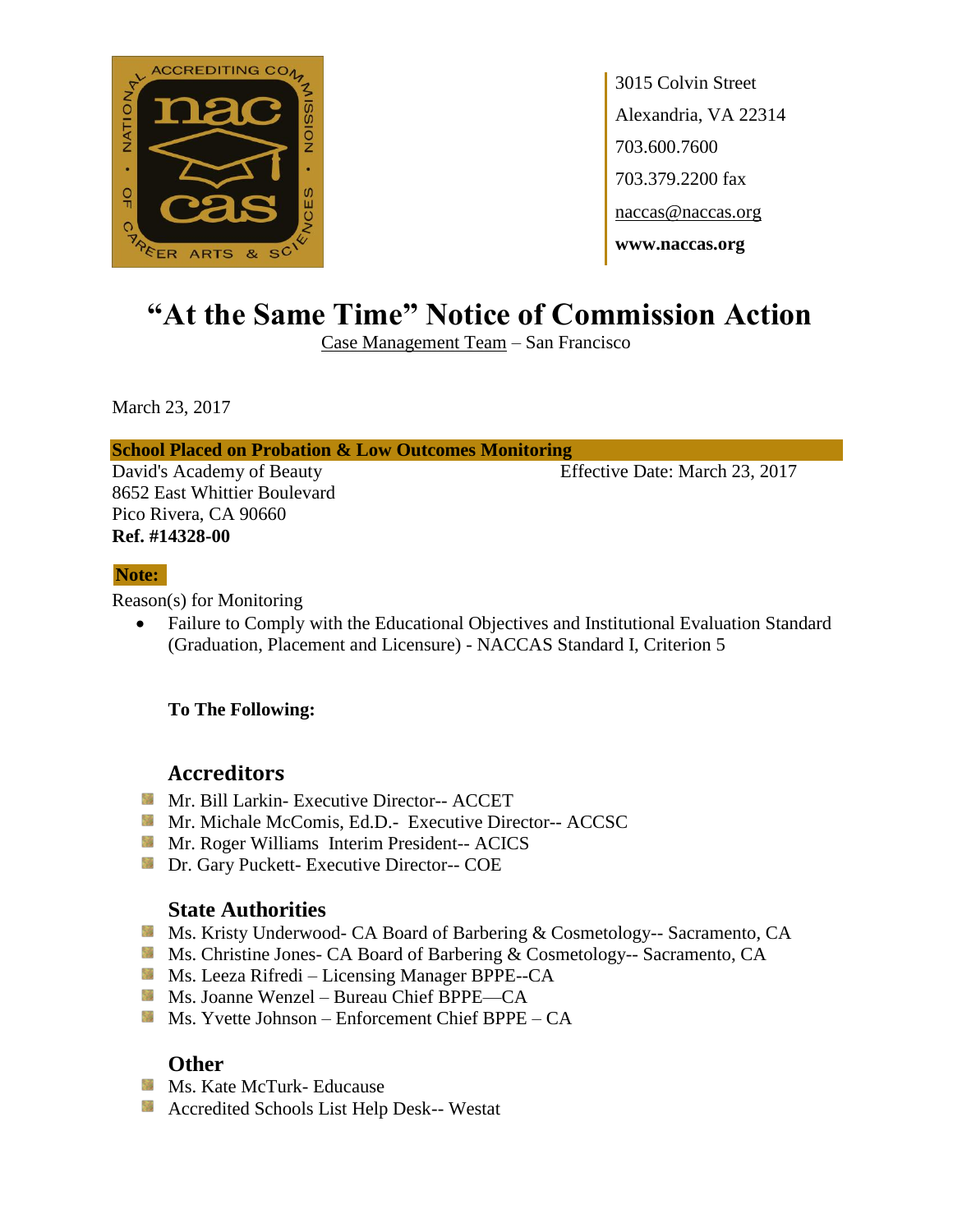

# **"At the Same Time" Notice of Commission Action**

Case Management Team – Atlanta

March 23, 2017

**School Placed on Probation**

386 North Glynn Street Fayetteville, GA 30214 **Ref. #020026-00**

Fayette Beauty Academy **Effective Date: March 23, 2017** 

### **Note:**

Reason for Probation

• Failure to Comply with the Educational Objectives and Institutional Evaluation Standard (Graduation) - *NACCAS Standard I, Criterion 5*

### **To The Following:**

## **Accreditors**

- Mr. Bill Larkin- Executive Director-- ACCET
- **Mr. Michale McComis, Ed.D.- Executive Director-- ACCSC**
- **Mr. Roger Williams Interim President-- ACICS**
- **Dr.** Gary Puckett- Executive Director-- COE

## **State Authorities**

Mr. Josh Waters- GA State Board of Cosmetology & GA Board of Barbers-- Macon, GA

- **Ms. Kate McTurk- Educause**
- **Accredited Schools List Help Desk-- Westat**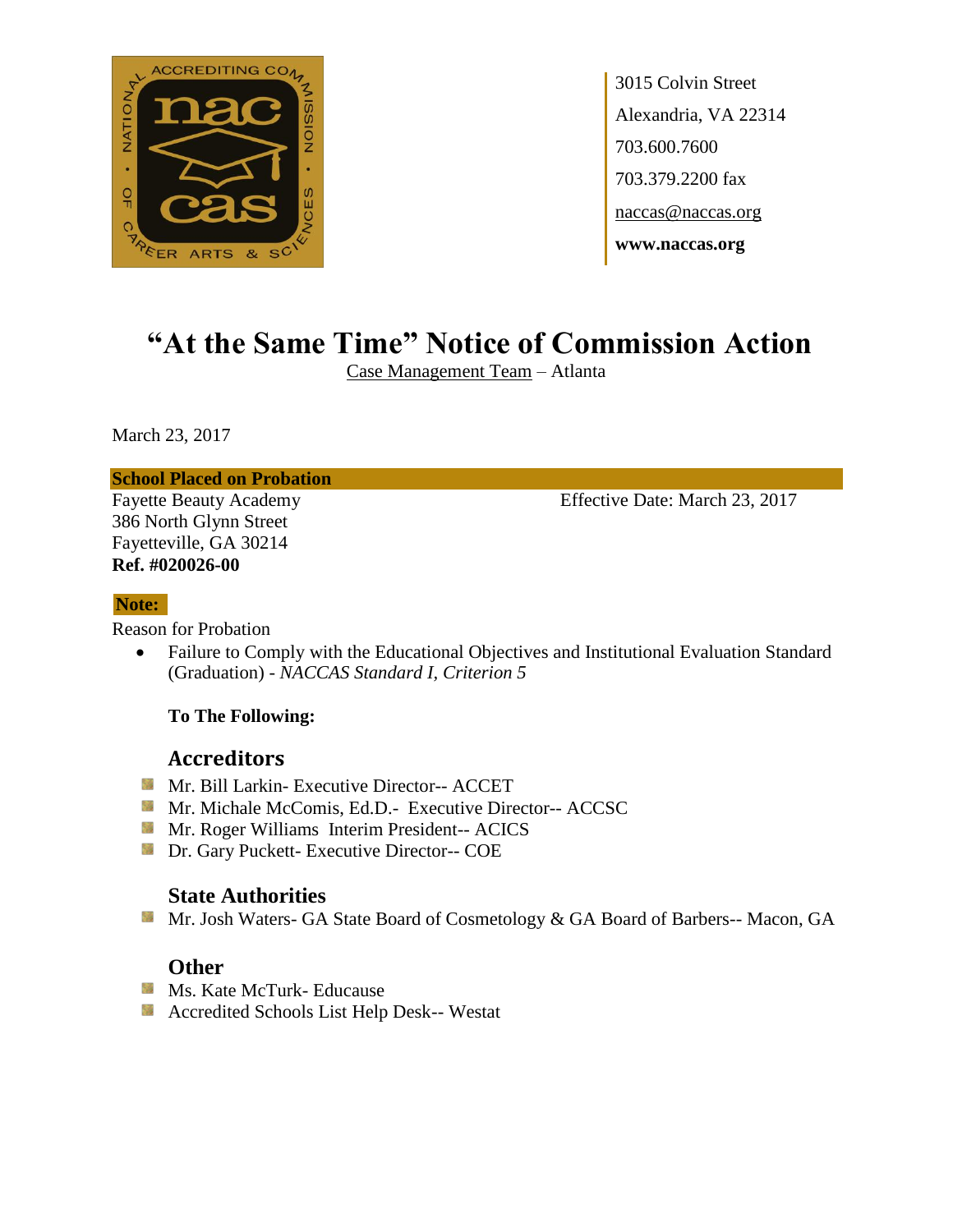

# **Notice of Commission Action: Relinquishment of Accreditation**

**Pursuant to Section 8.13 of NACCAS'** *Rules of Practice and Procedure***, an accredited institution (1) shall be deemed to have relinquished its accreditation if it fails to respond to a "show cause" order relating to certain institutional changes, or if the response to such a "show cause" order does not warrant another action and (2) may voluntarily relinquish its accreditation at any time by written notice to NACCAS.**

Case Management Team – New York City

March 23, 2017

**Relinquishment of Accreditation**

Austin's School of Spa Technology Effective Date: March 23, 2017 855 Central Avenue Albany, NY 12206 **Ref. #042004-00**

### **Note:**

Reason for Relinquishment

Voluntary Relinquishment of Accreditation – *(Rules Section 8.13 (a))*

### **To The Following:**

## **Accreditors**

- **Mr. Bill Larkin- Executive Director-- ACCET**
- **Mr. Michale McComis, Ed.D.- Executive Director-- ACCSC**
- **Mr. Roger Williams Interim President-- ACICS**
- **Dr.** Gary Puckett- Executive Director-- COE

## **State Authorities**

**Ms. Kathleen McCoy- NY Department of State-Division of Licensing Services-- Albany,** NY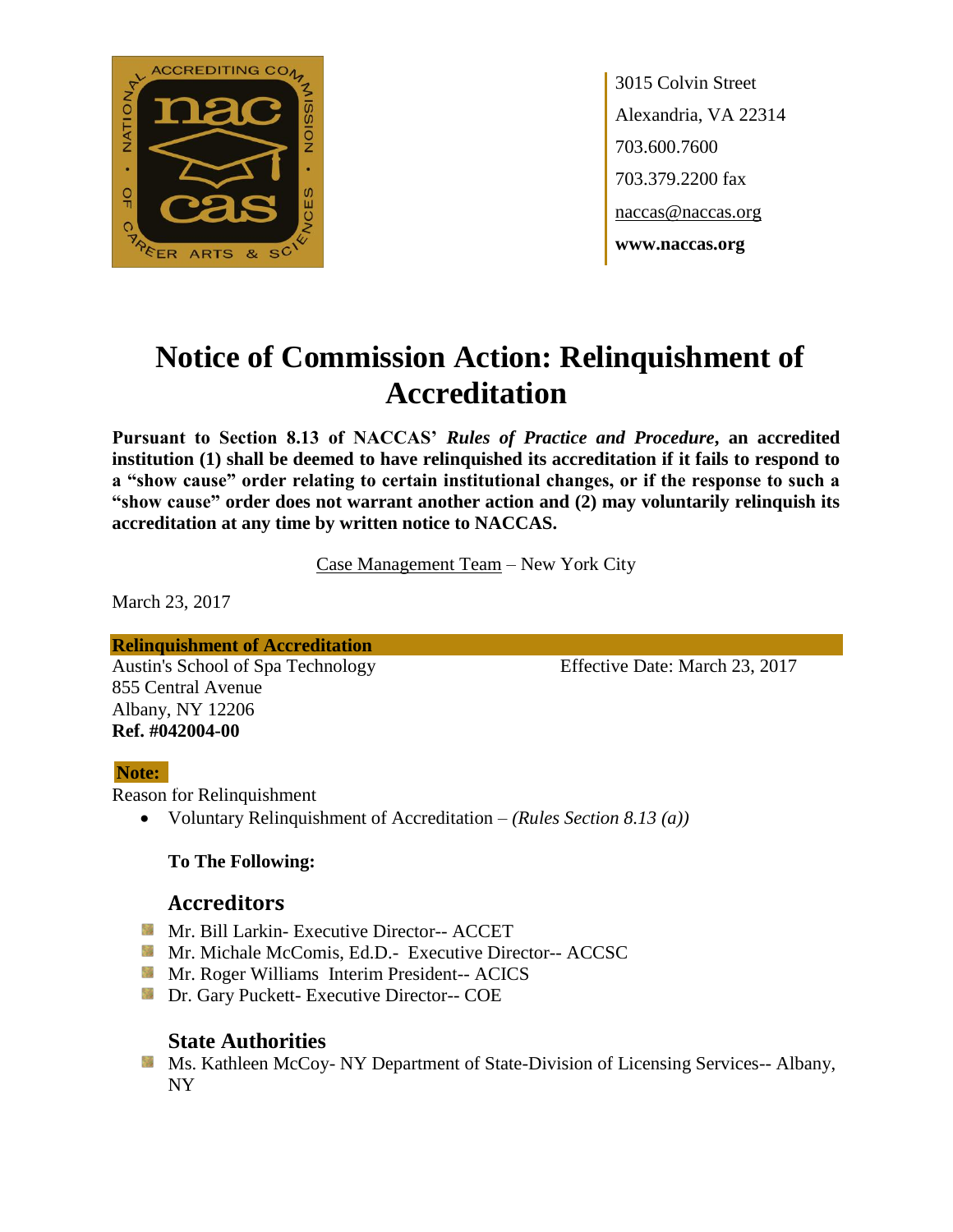Ms. Ruth Singer- NY State Education Department-Bureau of Proprietary School Supervision--Albany, NY

- **Ms. Kate McTurk- Educause**
- Accredited Schools List Help Desk-- Westat